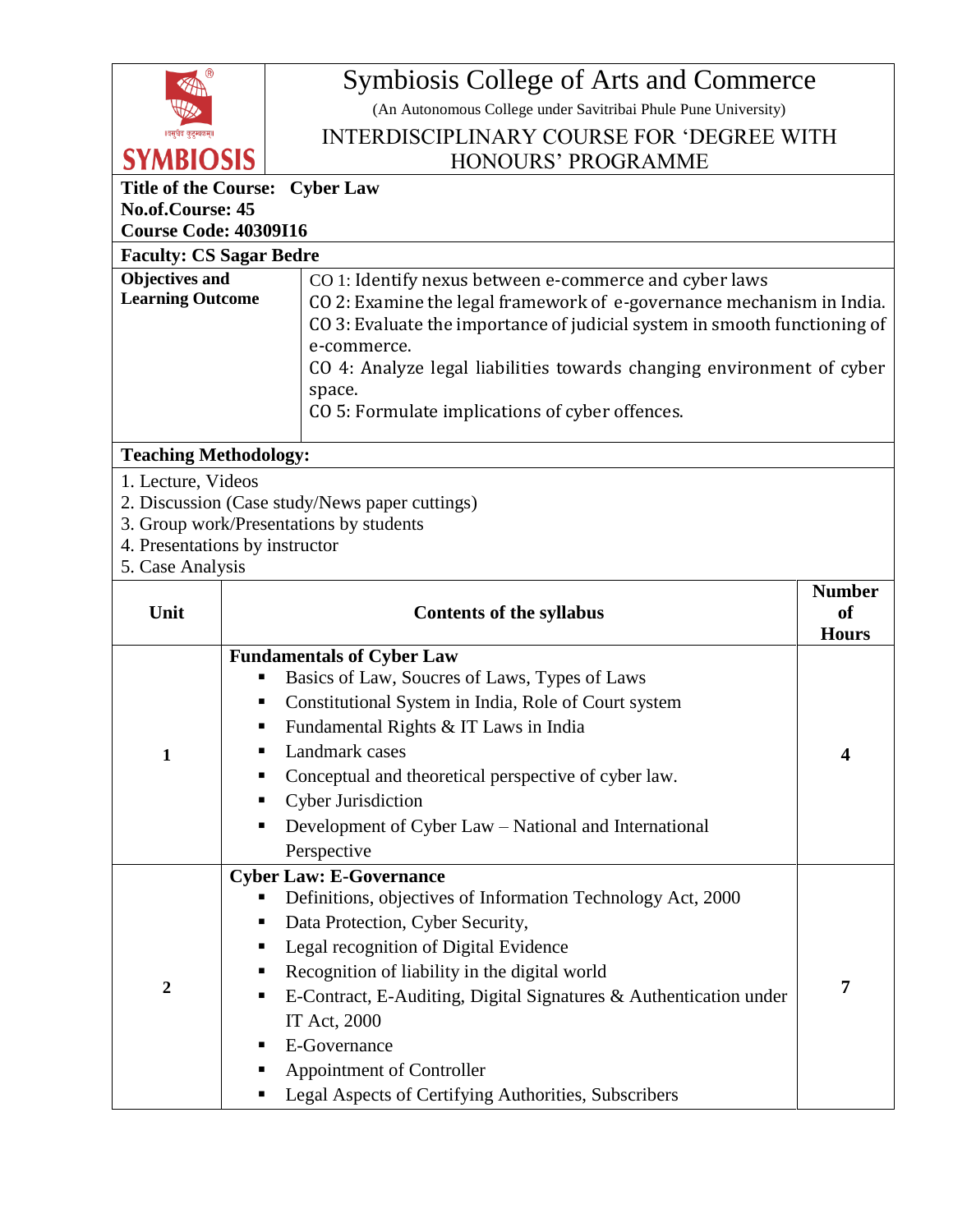|                                                                                                   | Procedure for obtaining license and DSC                                |    |  |  |
|---------------------------------------------------------------------------------------------------|------------------------------------------------------------------------|----|--|--|
|                                                                                                   | <b>Cyber Law - Judicial System</b>                                     |    |  |  |
|                                                                                                   | Adjudicating officer, Adjudication of Cyber cases                      |    |  |  |
|                                                                                                   | <b>Cyber Appellate Tribunal</b>                                        |    |  |  |
| 3.                                                                                                | <b>Landmark Cases</b>                                                  | 3  |  |  |
|                                                                                                   |                                                                        |    |  |  |
|                                                                                                   |                                                                        |    |  |  |
|                                                                                                   | <b>Cyber Law - Contemporary Trends</b>                                 |    |  |  |
|                                                                                                   | Impact of cyber warfare on privacy, identity theft.                    |    |  |  |
|                                                                                                   | online privacy, copyright piracy, Cyber Bullying.                      |    |  |  |
|                                                                                                   | Trademark Related Issues in the Context of Cyber Law, Cyber            |    |  |  |
|                                                                                                   | Squatting, Landmark Cases.                                             |    |  |  |
| 4                                                                                                 | Online Intermediaries in the governance of Internet, Libaility of<br>ш | 12 |  |  |
|                                                                                                   | Intermediaries under IT Act, 2000.                                     |    |  |  |
|                                                                                                   | Crypto currency and Cyber Laws<br>ш                                    |    |  |  |
|                                                                                                   | Dark Web and Legal Challenges<br>п                                     |    |  |  |
|                                                                                                   | Social Networking Sites & Cyber Security Challenges                    |    |  |  |
|                                                                                                   |                                                                        |    |  |  |
|                                                                                                   | Cyber Law - Offences under Information Technology Act, 2000            |    |  |  |
|                                                                                                   | Personating, data theft, Cyber Stalking, Pohibition of Obscenity       |    |  |  |
|                                                                                                   | Violation of Privacy<br>п                                              |    |  |  |
|                                                                                                   | <b>DDOS</b> Attack<br>п                                                |    |  |  |
|                                                                                                   | Penalty, Damages & Compensation under IT Act, 2000<br>ш                |    |  |  |
| 5                                                                                                 | <b>Computer Related Offences</b>                                       | 9  |  |  |
|                                                                                                   | Cyber Terrorism & Sedition<br>п                                        |    |  |  |
|                                                                                                   | Other Offences                                                         |    |  |  |
|                                                                                                   | Cyber Espinoge                                                         |    |  |  |
|                                                                                                   | Cyber Offences and Fundamental rights                                  |    |  |  |
| 6                                                                                                 | <b>Fieldwork and Research</b>                                          |    |  |  |
|                                                                                                   | Case Analysis                                                          |    |  |  |
|                                                                                                   | Trends in Cyber Crimes<br>п                                            | 10 |  |  |
|                                                                                                   |                                                                        |    |  |  |
|                                                                                                   | <b>Total Number of Hours</b>                                           | 45 |  |  |
| <b>Suggested Reference Books</b>                                                                  |                                                                        |    |  |  |
| ✓                                                                                                 | Yatindra Singh: Cyber Laws.                                            |    |  |  |
| Ajit Narayanan and Bennum (ed.): Law, Computer Science and Artificial Intelligence.<br>✓          |                                                                        |    |  |  |
| $\checkmark$ Linda Brennan and Victoria Johnson : Social, ethical and policy implication of       |                                                                        |    |  |  |
| Information Technology.                                                                           |                                                                        |    |  |  |
| Kamath Nandan : Law relating to Computer, Internet and E-Commerce.<br>✓                           |                                                                        |    |  |  |
| Arvind Singhal and Everett Rogers: India's Communication Revolution: From Bullock<br>$\checkmark$ |                                                                        |    |  |  |
| Carts to                                                                                          |                                                                        |    |  |  |
| $\checkmark$ Cyber Marts.                                                                         |                                                                        |    |  |  |
| Lawrence Lessing: Code and other Laws of cyberspace.                                              |                                                                        |    |  |  |